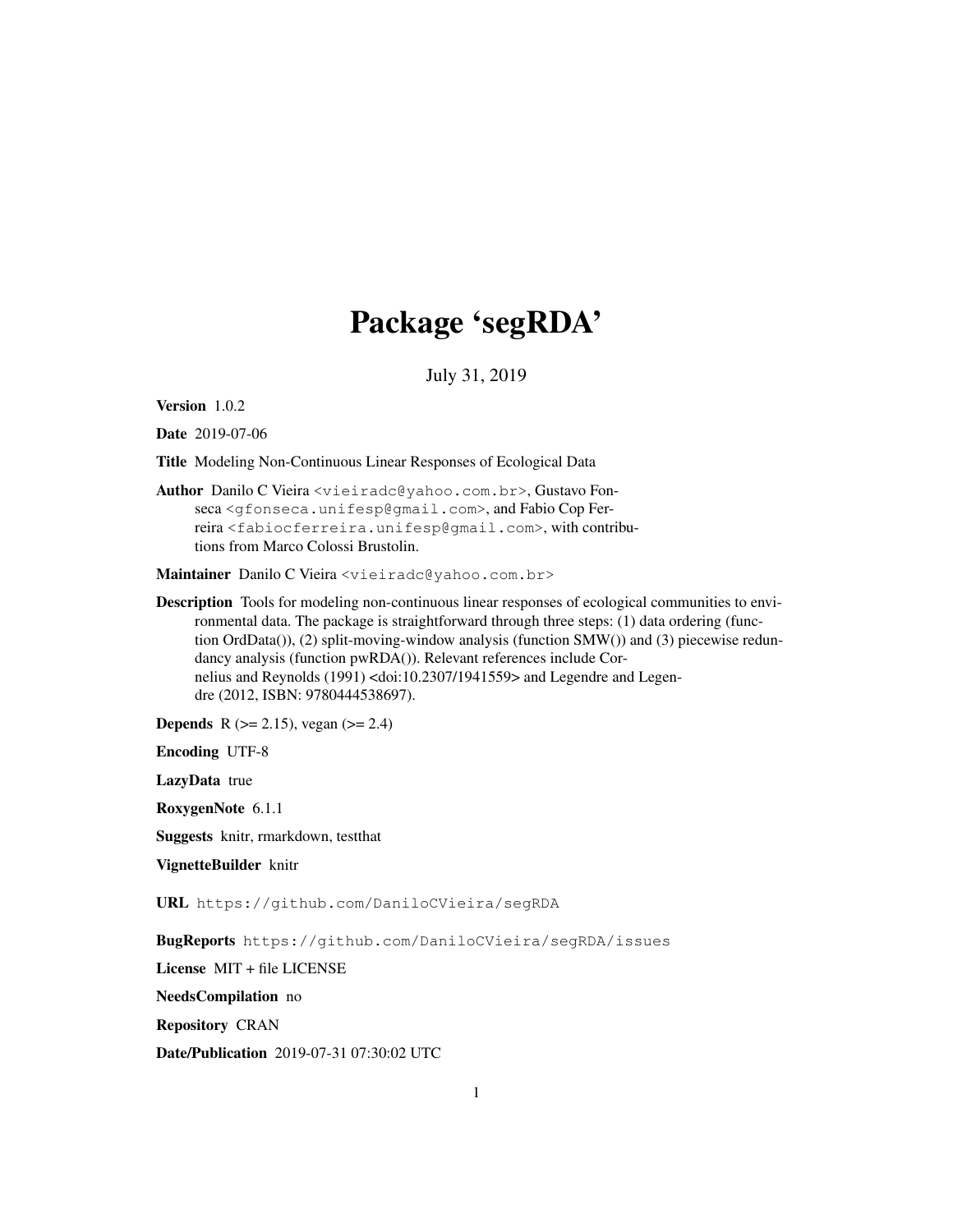# R topics documented:

extract *Extract results and breakpoints from a* smw *object*

## Description

Functions to extract results and breakpoints from a smw object

## Usage

```
## S3 method for class 'smw'
extract(smw, w = NULL, index = "dp", sig = "z",
  z = 1.85, BPs = "max", seq.sig = 3)
## S3 method for class 'dp'
bp(dp)
```
## Arguments

| smw   | An object of class smw resulted from the SMW analysis.                                                                                                                                                                                                |
|-------|-------------------------------------------------------------------------------------------------------------------------------------------------------------------------------------------------------------------------------------------------------|
| W     | Numeric. A "target" window size from which results will be extracted (see<br>Details). Only effective if the smw object contains results from multiple window<br>sizes.                                                                               |
| index | The result to be extracted:                                                                                                                                                                                                                           |
|       | • $"dp"$ : The dissimilarity profile (DP) table containing significant disconti-<br>nuities and suggested breakpoints. The returned DP has class "dp", with<br>an own generic print method. The print command prints and returns<br>invisibly the DP. |
|       | • "rdp": data frame containing the randomized DP;                                                                                                                                                                                                     |
|       | • "md": mean dissimilarity of the randomized DP;                                                                                                                                                                                                      |
|       | • "sd": standard deviation for each sample position;                                                                                                                                                                                                  |
|       | • "oem": overall expected mean dissimilarity;                                                                                                                                                                                                         |
|       | • "osd": average standard deviation for the dissimilarities;                                                                                                                                                                                          |
|       | • "params": list with input arguments                                                                                                                                                                                                                 |
| sig   | Significance test for detecting dissimilarity values that differs significantly from<br>those appearing in a random pattern. The following tests are considered with<br>default to $sig.test = "z":$                                                  |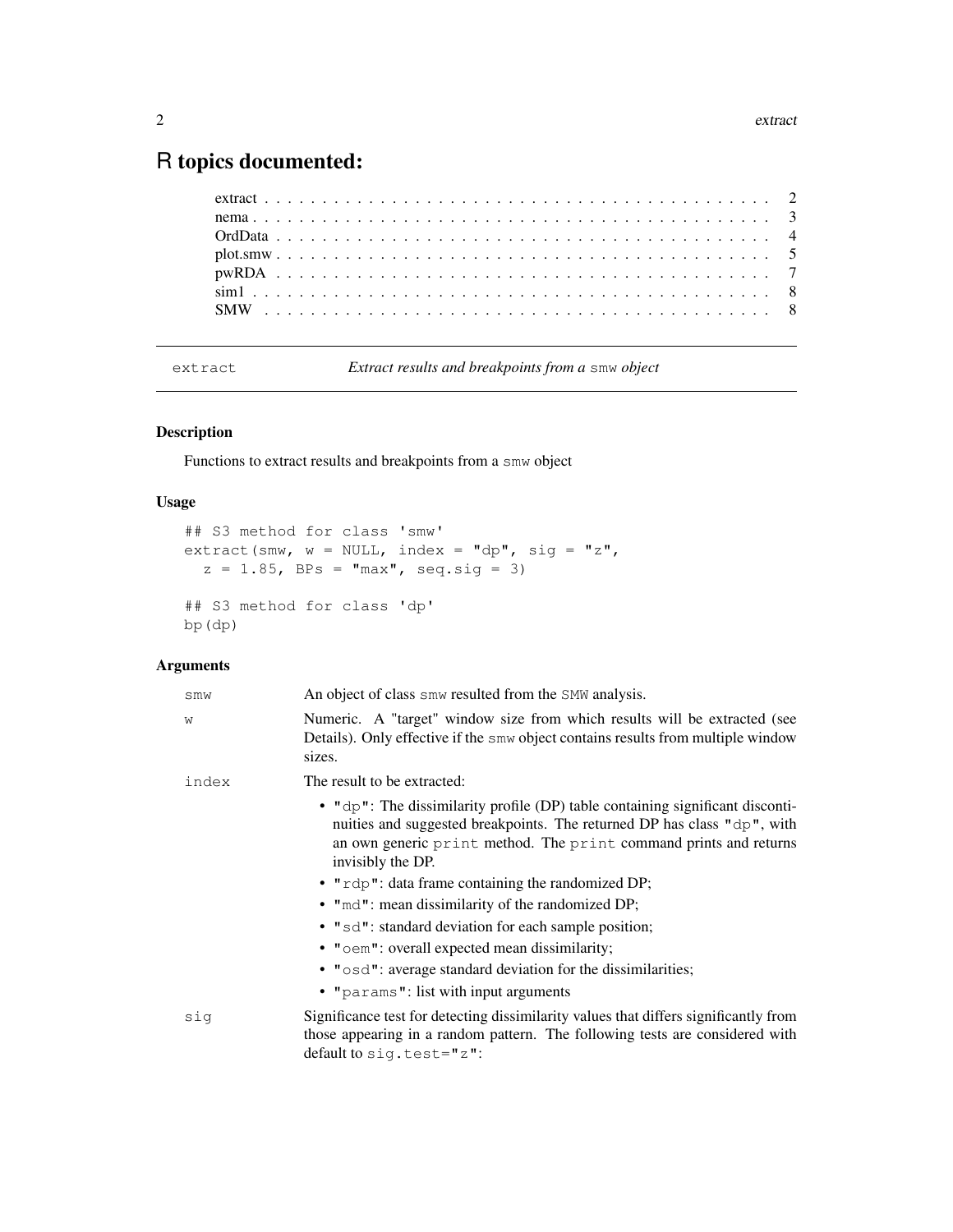## extract 3

|             | • "dp" consider normalized dissimilarity (z-scores) discontinuities that ex-<br>ceed a "z" critical value;                                                                                                                                                                                                                                                  |
|-------------|-------------------------------------------------------------------------------------------------------------------------------------------------------------------------------------------------------------------------------------------------------------------------------------------------------------------------------------------------------------|
|             | • "sd" consider dissimilarity discontinuities that exceed mean plus one stan-<br>dard deviation;                                                                                                                                                                                                                                                            |
|             | • "SD2" consider dissimilarity discontinuities that exceed mean plus two<br>standard deviation;                                                                                                                                                                                                                                                             |
|             | • "tail1" Consider dissimilarity discontinuities that exceed 95 percent<br>confidence limits.                                                                                                                                                                                                                                                               |
| $\mathbb Z$ | The critical value for the significance of z-values. Defaults to $'z=1.85'$<br>(Erdös et.al, 2014).                                                                                                                                                                                                                                                         |
| <b>BPs</b>  | Defines if the breakpoints should be chosen as those sample positions corre-<br>sponding to the maximum dissimilarity in a sequence of significant values ( $\text{max }$ ")<br>or as those sample positions corresponding to the median position of the se-<br>quence ("median"). Defaults to $BPS = "max"$ . If NULL the breakpoints are<br>not computed. |
| seq.sig     | The maximum length of consecutive, significant values of dissimilarity that will<br>be considered in defining the community breakpoints. Defaults to $seq$ . $sig=3$ ;                                                                                                                                                                                      |
| dp          | An object of class dp (see Details).                                                                                                                                                                                                                                                                                                                        |

## Details

If the smw object contains results from multiple window sizes, the DP table will be based on the average Z-score over the set of analysed window sizes. Available methods for class "dp" are print, bp and plot.

The argument w is optional. If the smw object is length 1, w is ignored. If length (smw) >1 and w is NULL, the function will extract the dissimilarity profile averaged over the set of window sizes.

## Value

- "extract" returns a result called by the argument index (see Details);
- "bp" returns the locations of the breakpoints.

## See Also

plot.smw.

## Examples

```
data(sim1)
sim1o<-OrdData(sim1$envi,sim1$comm)
```

```
ws50<-SMW(yo=sim1o$yo,ws=50)
ws50_dp<-extract(ws50)
head(ws50_dp)
```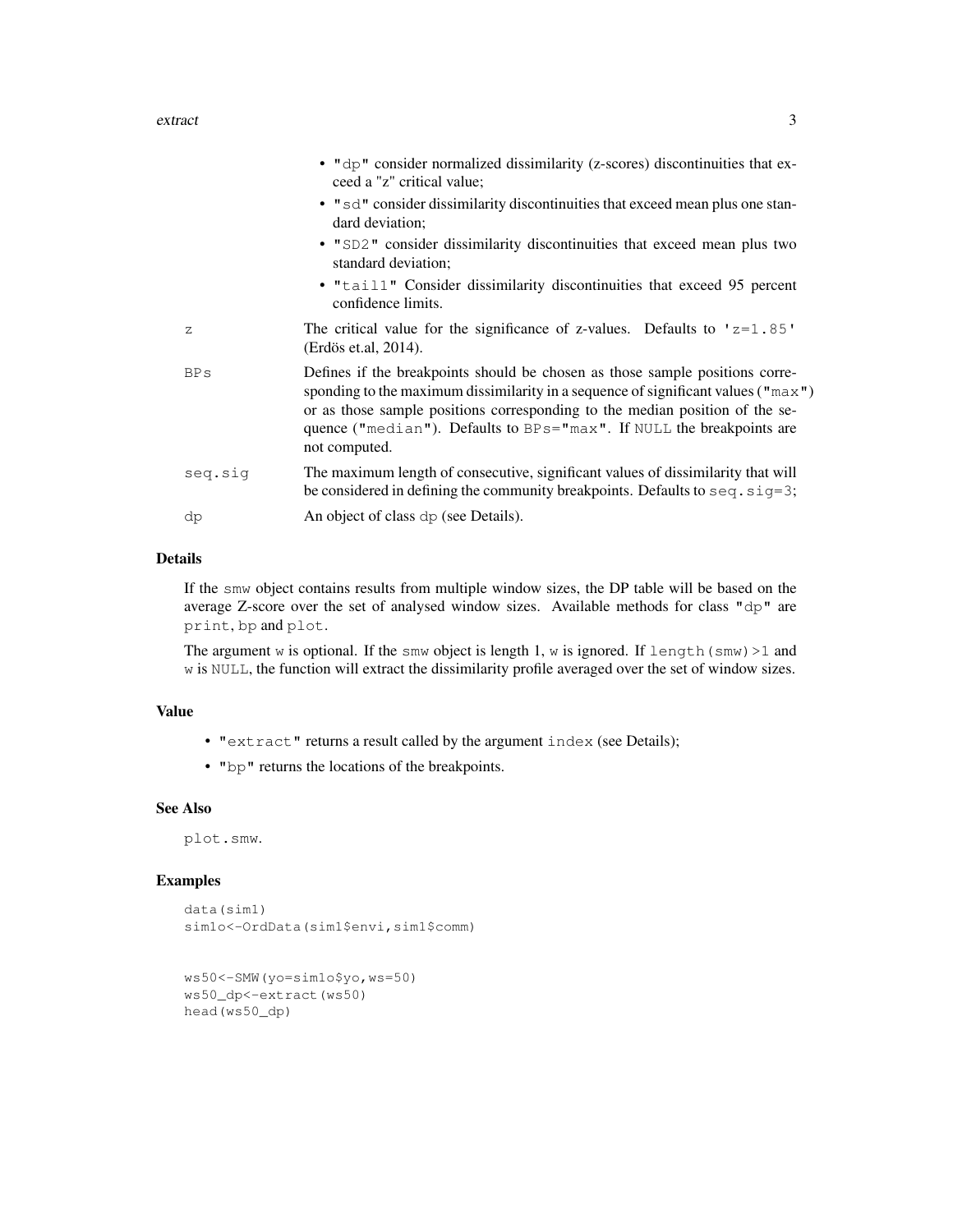## Description

A total of 37 sites arranged in an irregular grid were surveyed during four sampling campaigns at the Araçá Bay, southeastern Brazil. A total of 141 samples were collected for analyzing changes in nematodes assemblages along the environmental gradient of the bay.

#### Usage

data(nema)

## Format

nema is a list with the following components:

envi a matrix with 141 sites and 9 environmental variables: chlorophyll a (mg.m-2), bathymetry (meters), percentage of total organic carbon, percentage of coarse sands (as the sum of pebbles, very coarse, coarse, and medium grains), percentage of fine sand, percentage of very fine sand, mean grain size, and sorting coefficient.

comm matrix with 141 sites of 194 nematodes species

## References

- Checon, H. H., D. C. Vieira, G. N. Corte, E. C. P. M. Sousa, G. Fonseca, and A. C. Z. Amaral. 2018. Defining soft bottom habitats and potential indicator species as tools for monitoring coastal systems: A case study in a subtropical bay. Ocean & Coastal Management.
- Corte, G. N., H. H. Checon, G. Fonseca, D. C. Vieira, F. Gallucci, M. Di Domenico, and A. C. Z. Amaral. 2017. Cross-taxon congruence in benthic communities: Searching for surrogates in marine sediments. Ecological Indicators 78:173–182.

OrdData *Data ordering*

## Description

Ordinates both community and explanatory matrices based on the first RDA score.

## Usage

OrdData(x, y, axis = 1, method = NA, ...)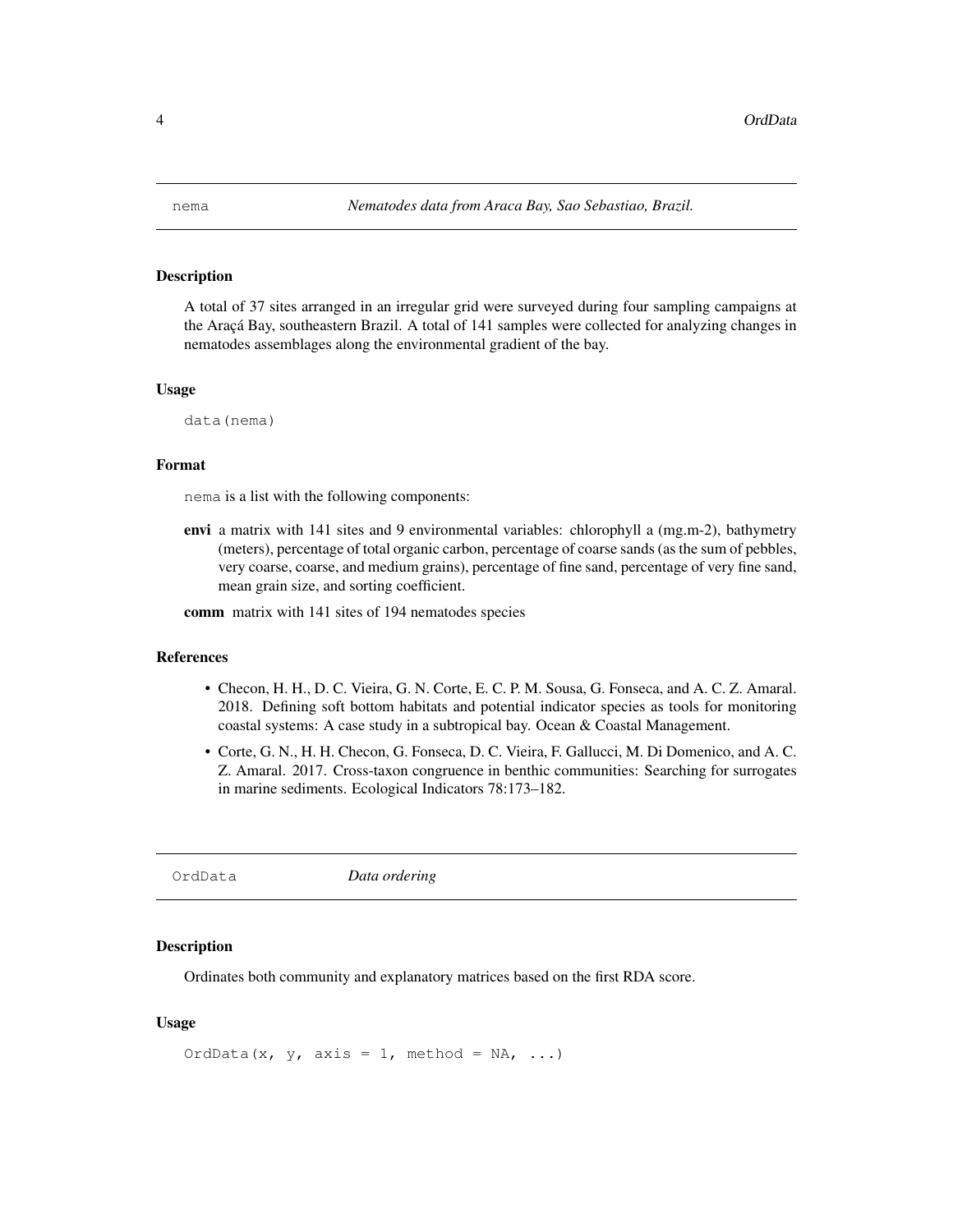## plot.smw 5

## **Arguments**

| X      | explanatory matrix;                                                                                                                             |
|--------|-------------------------------------------------------------------------------------------------------------------------------------------------|
| y      | community matrix;                                                                                                                               |
| axis   | the RDA axis in which the ordering should be based. Defaults to $axis=1$                                                                        |
| method | standardization method (described in decostand) to be applied on y before<br>the RDA analysis. If NA (default), no transformation is performed. |
|        | furhter parameters passed to decost and and vegan::rda;                                                                                         |

## Value

An object of class "ord", which is a list consisting of:

- 1. xo: the ordered explanatory matrix
- 2. yo: the ordered community matrix (non-transformed)
- 3. x: the original explanatory matrix
- 4. y: the original community matrix

## Author(s)

Danilo Candido Vieira

## Examples

```
data(sim1)
sim1.o<-OrdData(x=sim1$envi, y=sim1$comm)
sim1.o<-OrdData(x=sim1$envi, y=sim1$comm, method="hellinger")
```
## plot.smw *Plot the dissimilarity profiles*

## Description

Plot results from smw and dp objects. The command is a shortcut for extracting and plotting SMW resuts. Auxiliary arguments from extract (i.e. sig, z, BPs and seq.sig) can be passed to plot.smw. The auxilary method bgDP is available for the returned dp object when the argument bg is not NULL (see Details).

## Usage

```
## S3 method for class 'smw'
plot(x, w = NULL, sig = "z", z = 1.85, BPs = "max",
  seq.sig = 3, w.effect = F, values = c("zscore", "diss"),pchs = c(16, 16, 17), cols = c("black", "red", "blue"), bg = NULL,bg_alpha = 0.1, wcols = "rainbow", legend = TRUE, ...)
## S3 method for class 'dp'
bgDP(dp)
```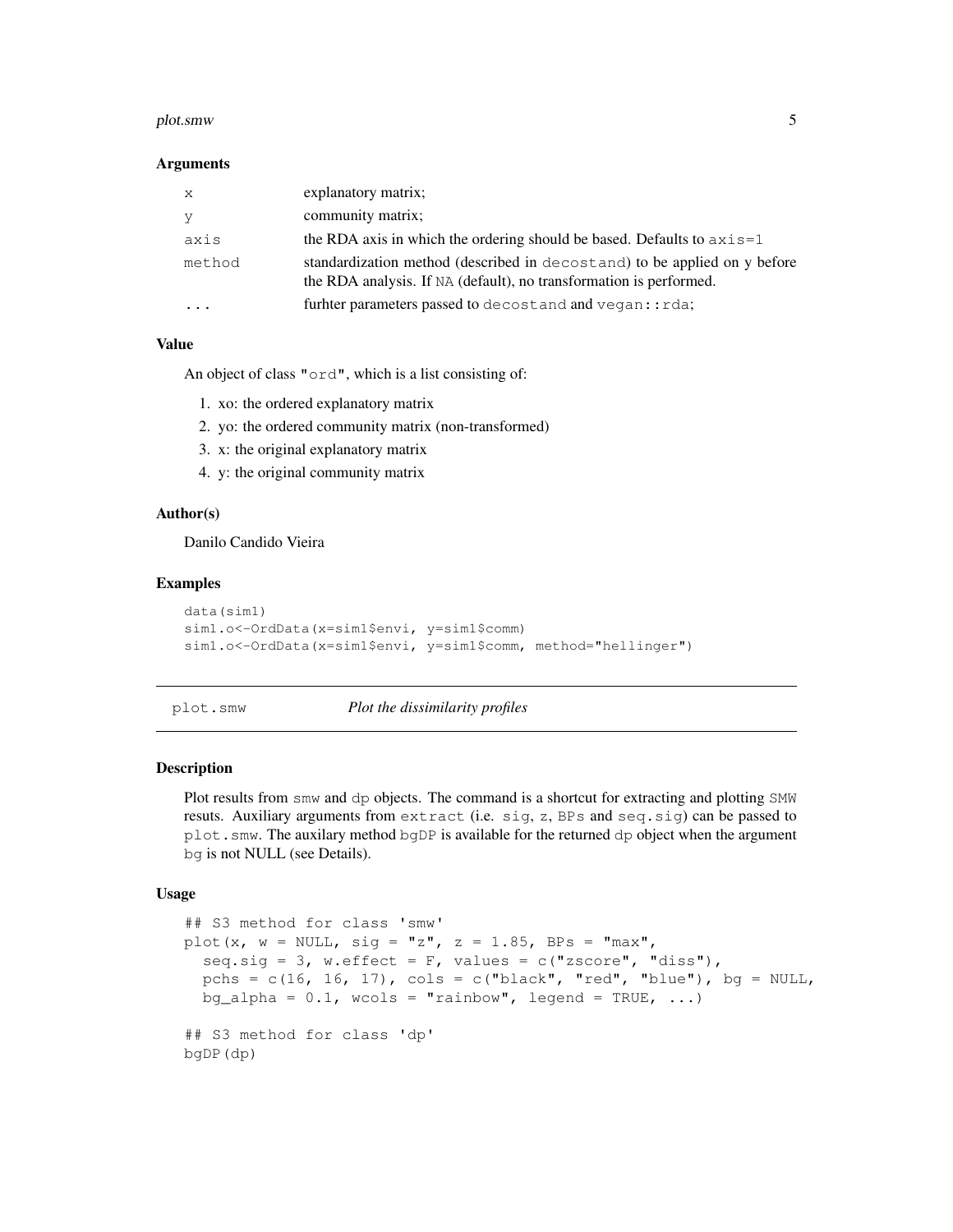## Arguments

| Χ        | An object of class "smw" resulted from the function SMW.                                                                                                                                                                                                                                                                                               |
|----------|--------------------------------------------------------------------------------------------------------------------------------------------------------------------------------------------------------------------------------------------------------------------------------------------------------------------------------------------------------|
| W        | The window size from which results will be plotted. Only effective if length (smw) >1.                                                                                                                                                                                                                                                                 |
| sig      | Significance test for detecting dissimilarity values that differs significantly from<br>those appearing in a random pattern. If NULL the significance test is ommited<br>from the plot. The following tests are considered with default to sig. test="z":                                                                                              |
|          | • 'z' consider normalized dissimilarity (z-scores) discontinuities that ex-<br>ceed a "z" critical value;                                                                                                                                                                                                                                              |
|          | • 'sd' consider dissimilarity discontinuities that exceed mean plus one stan-<br>dard deviation;                                                                                                                                                                                                                                                       |
|          | • 'SD2' consider dissimilarity discontinuities that exceed mean plus two<br>standard deviation;                                                                                                                                                                                                                                                        |
|          | • 'tail1' Consider dissimilarity discontinuities that exceed 95 percent<br>confidence limits.                                                                                                                                                                                                                                                          |
| Ζ        | The critical value for the significance of z-values. Defaults to $'z=1.85'$<br>(Erdös et.al, 2014).                                                                                                                                                                                                                                                    |
| BPs      | Defines if the breakpoints should be chosen as those sample positions corre-<br>sponding to the maximum dissimilarity in a sequence of significant values ( $\text{max }$ ")<br>or as those sample positions corresponding to the median position of the se-<br>quence ("median"). Defaults to BPs="max". If NULL the breakpoints are<br>not computed. |
| seq.siq  | The maximum length of consecutive, significant values of dissimilarity that will<br>be considered in defining the community breakpoints. Defaults to seq. sig=3;                                                                                                                                                                                       |
| w.effect | Logical, if TRUE draws a dissimilarity profile using different windows sizes and<br>returns an invisible data.frame with the breakpoint frequencies. Only effective<br>if length (smw) > 1. The function uses extract with defaults parameters to<br>define the breakpoint positions for each of the evaluated window sizes.                           |
| values   | Character. "zscore" for plotting z-scores, "diss" for plotting dissimilarity<br>values.                                                                                                                                                                                                                                                                |
| pchs     | A numerical vector of the form $C(d, s, b)$ which modifies the default sym-<br>bols of the plot. The default $pch = c(16, 16, 17)$ describes respectively the<br>dissimilarity values, significant dissimilarity values and breakpoints.                                                                                                               |
| cols     | Vector of length 3 specifying the colors of the plot in the same way as the pch<br>argument. Defaults to colors=c ("black", "red", "blue").                                                                                                                                                                                                            |
| bg       | Optional. Sets background colors according to the breakpoints. It can be ex-<br>pressed either by a vector of colors or by the name of a pallet function (e.g.<br>"rainbow").                                                                                                                                                                          |
| bq_alpha | Factor modifying the opacity alpha of the backgroud $[0,1]$ .                                                                                                                                                                                                                                                                                          |
| wcols    | Sets the colors for the window sizes (lines) when w. effect=TRUE. It can be<br>expressed by a vector of colors or by the name of a pallet function. Defaults to<br>wcol="rainbow" which uses the colour palette rainbow from R stats.                                                                                                                  |
| legend   | Logical. Should a default legend appear?                                                                                                                                                                                                                                                                                                               |
|          | Further graphical parameters.                                                                                                                                                                                                                                                                                                                          |
| dp       | An object of class dp.                                                                                                                                                                                                                                                                                                                                 |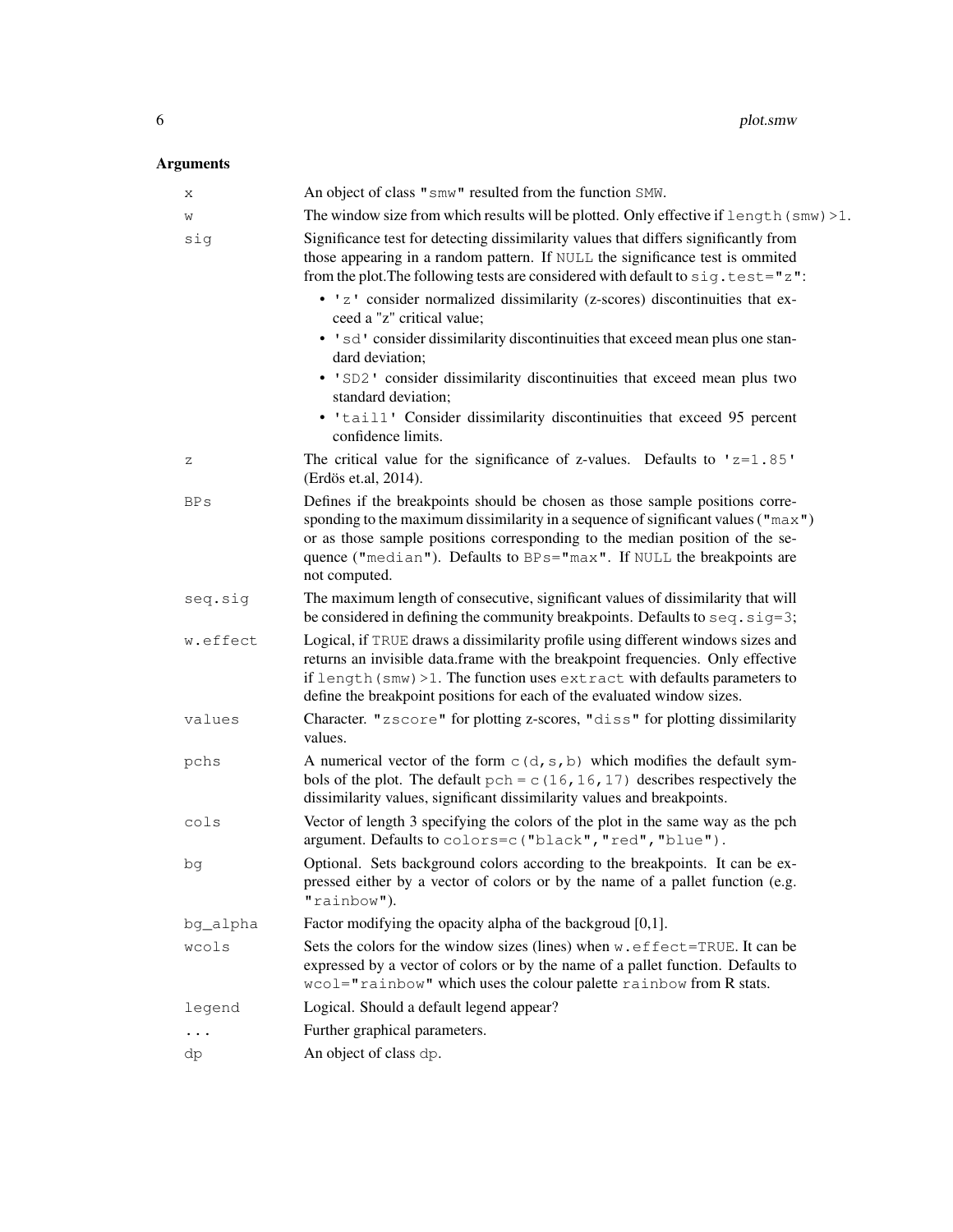## $pwRDA$  7

## Details

If bg is not NULL, the attribute params\$bg is added to the returned dp. This attribute contains the sample colors used by the argument bg. The auxilary method bgDP can be used for accessing this color vector.

## Value

The function returns invisibly an object of class "dp" (see Details).

## Author(s)

Danilo Candido Vieira

## See Also

SMW, extract.

## Examples

```
data(sim1)
sim1o<-OrdData(sim1$envi,sim1$comm)
```

```
ws20<-SMW(yo=sim1o$yo,ws=20)
pool<-SMW(yo=sim1o$yo,ws=c(20,30,40))
plot(ws20)
plot(pool, w.effect=TRUE)
```
## pwRDA *Piecewise redundancy analysis (pwRDA)*

## Description

Perform a pwRDA using the specified breakpoints

#### Usage

```
pwRDA(x.ord, y.ord, BPs, n.rand = 99)
```
## Arguments

| x.ord  | ordered explanatory matrix                                |
|--------|-----------------------------------------------------------|
| y.ord  | ordered community matrix                                  |
| BPS    | community breakpoints                                     |
| n.rand | The number of randomizations for significance computation |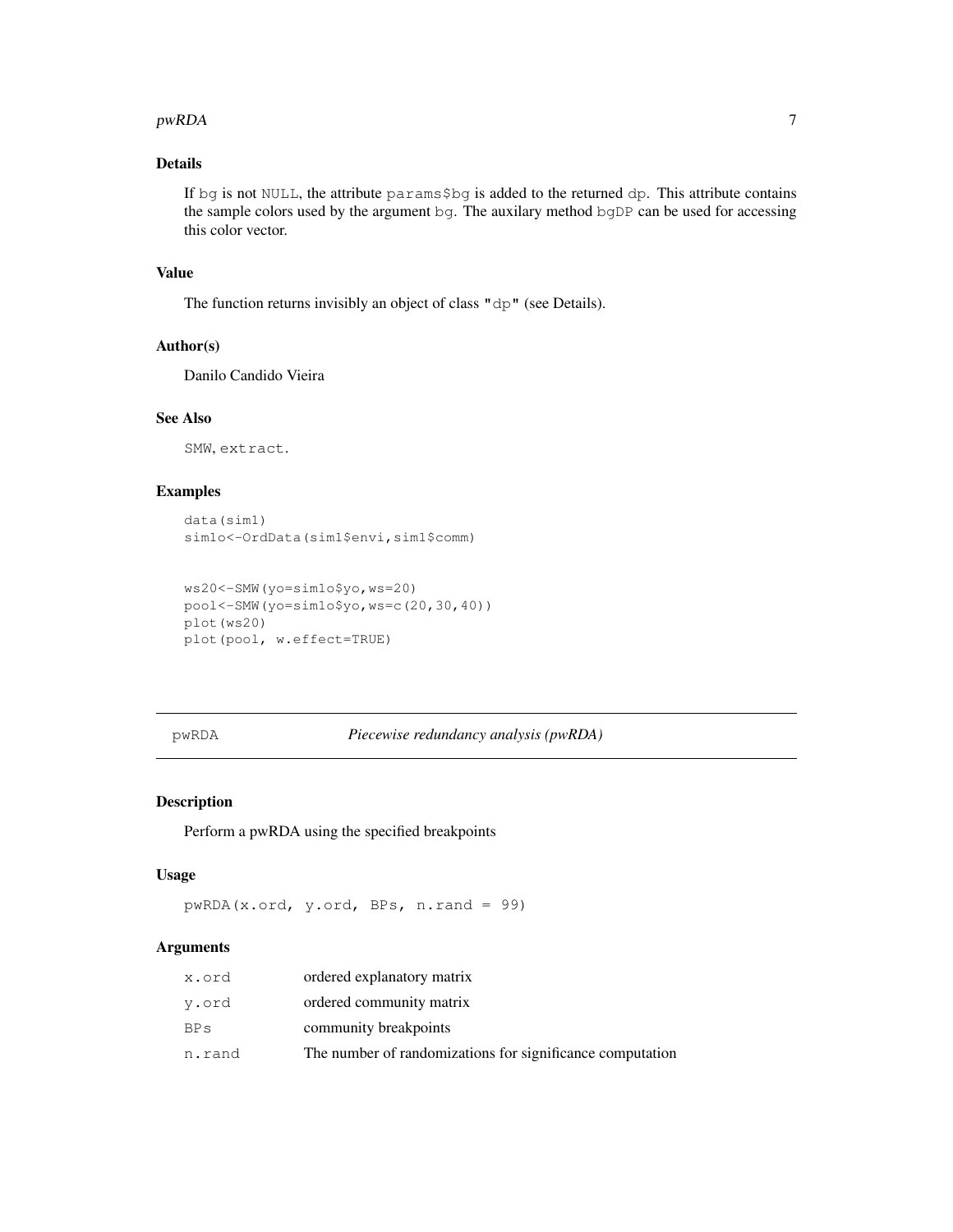## Value

Returns an invisible list of length 4:

- 1. ..\$summ: summary statistics of the pwRDA analysis;
- 2. . . \$rda.0: full model cca object, which is described separately in vegan:: cca.object
- 3. ..\$rda.pw: pw model cca object, which is described separately in vegan::cca.object

## Author(s)

Danilo Candido Vieira

## Examples

```
data(sim1)
sim1o<-OrdData(sim1$envi,sim1$comm)
```

```
w50<-SMW(sim1o$yo, ws=50)
sim1.pw<-pwRDA(sim1o$xo,sim1o$yo, BPs=bp(extract(w50)))
```

sim1 *Simulated datasets*

## Description

Simulated datasets for testing segRDA package

## Usage

```
data(sim1)
data(sim2)
```
data(sim3)

## Format

Each data set is a list with the following components:

envi environmental matrix

comm community matrix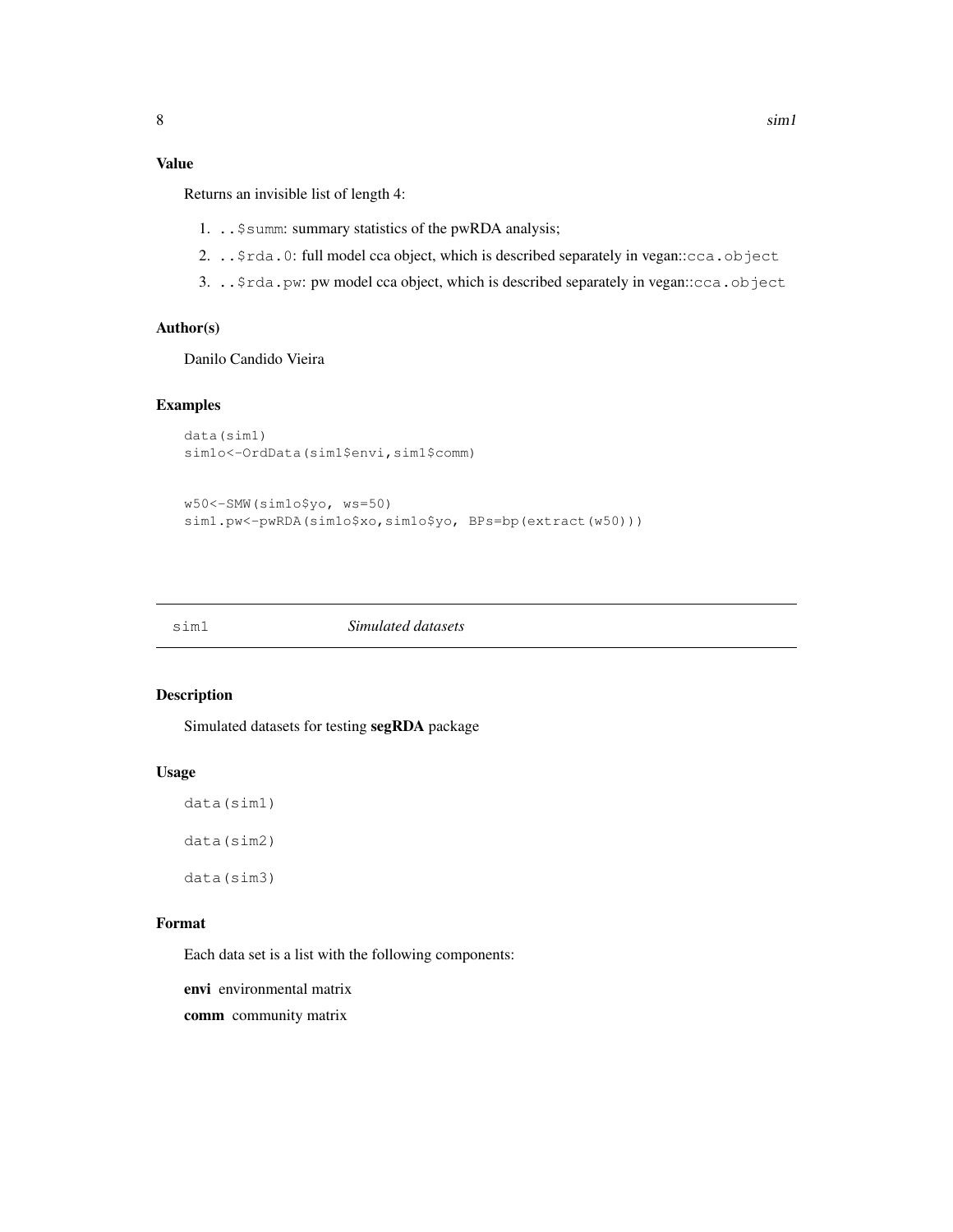## Description

Function SMW performs split moving window analysis (SMW) with randomizations tests. It may compute dissimilarities for a single window size or for several windows sizes.

#### Usage

SMW(yo, ws, dist = "bray", rand =  $c("shift", "plot"), n.random = 99)$ 

## Arguments

| yo     | The ordered community matrix.                                                                                                                   |
|--------|-------------------------------------------------------------------------------------------------------------------------------------------------|
| WS     | The window sizes to be analyzed. Either a single value or a vector of values.                                                                   |
| dist   | The dissimilarity index used in vegan: vegdist. Defaults to 'bray'.                                                                             |
| rand   | The type of randomization for significance computation (Erdös et.al, 2014):                                                                     |
|        | • "shift": restricted randomization in which data belonging to the same<br>species are randomly shifted along the data series ("Random shift"); |
|        | . "plot": unrestricted randomization: each sample is randomly reposi-<br>tioned along the data series ("Random plot").                          |
| n.rand | The number of randomizations.                                                                                                                   |

## Value

A two-level list object (class smw) describing the SMW results for each window w analyzed. The smw object is of length ws, and each of the w slots is a list of SMW results:

- . . \$dp: The raw dissimilarity profile (DP). The DP is a data frame giving the positions, labels, values of dissimilarity and z-scores for each sample;
- . . \$rdp: data frame containing the randomized DP;
- . . \$md: mean dissimilarity of the randomized DP;
- . . \$sd: standard deviation for each sample position;
- ..\$oem: overall expected mean dissimilarity;
- ..\$osd: average standard deviation for the dissimilarities;
- ..\$params: list with input arguments

Available methods for class "smw" are print, extract and plot.

## Author(s)

Danilo Candido Vieira